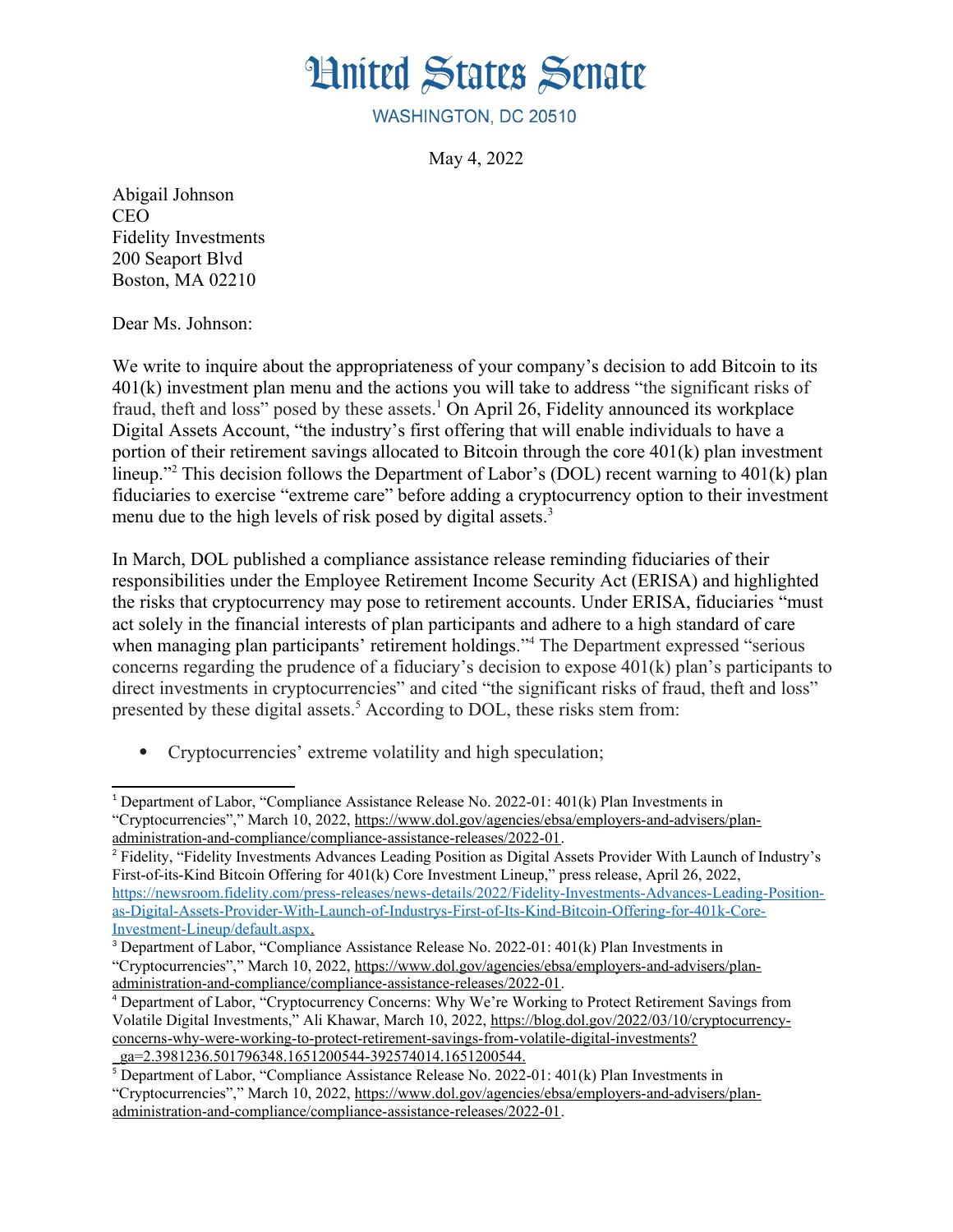- The challenge for plan participants to make informed investment decisions given that "it can be extraordinarily difficult, even for expert investors, to evaluate these assets and separate the facts from the hype";
- <span id="page-1-0"></span>Custodial and recordkeeping concerns;<sup>[6](#page-1-1)</sup>
- Concerns about how to reliably value cryptocurrencies, which are "compounded by the fact that cryptocurrencies are not typically subject to the same reporting and data integrity requirements that apply to more traditional investment products.<sup>"[7](#page-1-3)</sup> and:
- <span id="page-1-8"></span><span id="page-1-4"></span><span id="page-1-2"></span>• An evolving regulatory environment. $8$

In short, investing in cryptocurrencies is a risky and speculative gamble, and we are concerned that Fidelity would take these risks with millions of Americans' retirement savings.

<span id="page-1-6"></span>Bitcoin, the cryptocurrency your company has deemed sound enough for your customers' retirement savings accounts, has a particularly volatile history. After reaching a high of nearly \$69,000 last November, the value of Bitcoin dropped down to \$33,000 just over two months later.<sup>[9](#page-1-7)</sup> Indeed. Bitcoin's value has dropped as much as 30% in a single day.<sup>[10](#page-1-9)</sup> This volatility is not unusual. Last year, Bitcoin's value swung more than two standard deviations from its average  $-a$ measure of volatility  $-19$  times.<sup>[11](#page-1-11)</sup> Another analysis finds that "Bitcoin had five days in the last year where it plunged by at least 10%."[12](#page-1-13) By comparison, stocks in the S&P 500 had only two such drops in the last 50 years.<sup>[13](#page-1-15)</sup> According to one market analyst, Bitcoin's volatility is "not a bug, it's a feature."[14](#page-1-17)

<span id="page-1-18"></span><span id="page-1-16"></span><span id="page-1-14"></span><span id="page-1-12"></span><span id="page-1-10"></span>Bitcoin's volatility is compounded by its susceptibility to the whims of just a handful of influencers. Elon Musk's tweets alone have led to Bitcoin value fluctuations as high as 8%.[15](#page-1-19) The high concentration of Bitcoin ownership and mining exacerbates these volatility risks. One study estimates that just 10% of Bitcoin miners are responsible for processing 90% of Bitcoin

<span id="page-1-19"></span>[15](#page-1-18) Vox, "When Elon Musk tweets, crypto prices move," Rani Molla, June 14, 2021,

<span id="page-1-1"></span>[<sup>6</sup>](#page-1-0) Department of Labor, "Compliance Assistance Release No. 2022-01: 401(k) Plan Investments in "Cryptocurrencies"," March 10, 2022, [https://www.dol.gov/agencies/ebsa/employers-and-advisers/plan](https://www.dol.gov/agencies/ebsa/employers-and-advisers/plan-administration-and-compliance/compliance-assistance-releases/2022-01)[administration-and-compliance/compliance-assistance-releases/2022-01](https://www.dol.gov/agencies/ebsa/employers-and-advisers/plan-administration-and-compliance/compliance-assistance-releases/2022-01).

<span id="page-1-3"></span>[<sup>7</sup>](#page-1-2) Department of Labor, "Cryptocurrency Concerns: Why We're Working to Protect Retirement Savings from Volatile Digital Investments," Ali Khawar, March 10, 2022, [https://blog.dol.gov/2022/03/10/cryptocurrency](https://blog.dol.gov/2022/03/10/cryptocurrency-concerns-why-were-working-to-protect-retirement-savings-from-volatile-digital-investments?_ga=2.3981236.501796348.1651200544-392574014.1651200544.%20)[concerns-why-were-working-to-protect-retirement-savings-from-volatile-digital-investments?](https://blog.dol.gov/2022/03/10/cryptocurrency-concerns-why-were-working-to-protect-retirement-savings-from-volatile-digital-investments?_ga=2.3981236.501796348.1651200544-392574014.1651200544.%20) [\\_ga=2.3981236.501796348.1651200544-392574014.1651200544.](https://blog.dol.gov/2022/03/10/cryptocurrency-concerns-why-were-working-to-protect-retirement-savings-from-volatile-digital-investments?_ga=2.3981236.501796348.1651200544-392574014.1651200544.%20) [8](#page-1-4) *Id.*

<span id="page-1-5"></span>

<span id="page-1-7"></span><sup>&</sup>lt;sup>[9](#page-1-6)</sup> Forbes, "Why Is Bitcoin's Price Falling?," Taylor Tepper, Feb 3, 2022,

<https://www.forbes.com/advisor/investing/cryptocurrency/why-is-bitcoins-price-falling/>.

<span id="page-1-9"></span><sup>&</sup>lt;sup>[10](#page-1-8)</sup> Forbes, "Explaining Crypto's Volatility," Nicole Lapin, December 23, 2021,

https://www.forbes.com/sites/nicolelapin/2021/12/23/explaining-cryptos-volatility/?sh=26d0f2e47b54.

<span id="page-1-11"></span>[<sup>11</sup>](#page-1-10) Bloomberg, "Bitcoin Went Mainstream in 2021. It's Just as Volatile as Ever," Vildana Hajric and Katherine Greifeld, December 21, 2021,<https://www.bloomberg.com/graphics/2021-bitcoin-volitility/>.

<span id="page-1-13"></span><sup>&</sup>lt;sup>[12](#page-1-12)</sup> NPR, "Fidelity will start offering bitcoin as an investment option for  $401(k)$  accounts," The Associated Press, April 26, 2022, [https://www.npr.org/2022/04/26/1094798564/fidelity-will-start-offering-bitcoin-as-an-investment](https://www.npr.org/2022/04/26/1094798564/fidelity-will-start-offering-bitcoin-as-an-investment-option-in-401-k-accounts)[option-in-401-k-accounts.](https://www.npr.org/2022/04/26/1094798564/fidelity-will-start-offering-bitcoin-as-an-investment-option-in-401-k-accounts)

<span id="page-1-15"></span> $^{13}$  $^{13}$  $^{13}$  *Id.* 

<span id="page-1-17"></span>[<sup>14</sup>](#page-1-16) Bloomberg, "Bitcoin Went Mainstream in 2021. It's Just as Volatile as Ever," Vildana Hajric and Katherine Greifeld, December 21, 2021,<https://www.bloomberg.com/graphics/2021-bitcoin-volitility/>.

<https://www.vox.com/recode/2021/5/18/22441831/elon-musk-bitcoin-dogecoin-crypto-prices-tesla>.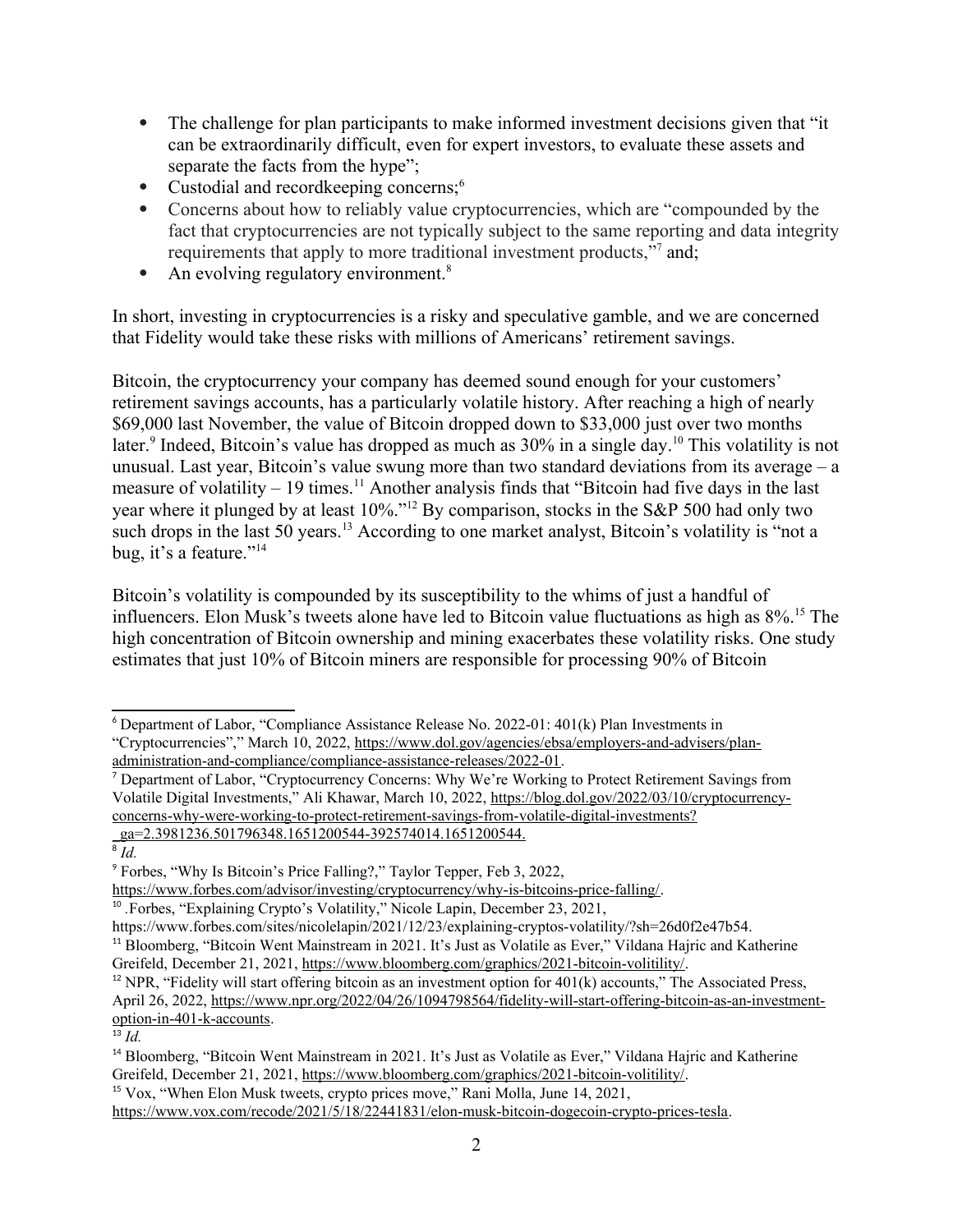<span id="page-2-2"></span><span id="page-2-0"></span>transactions and that 1,000 individuals control 3 million Bitcoins<sup>[16](#page-2-1)</sup> – about 15% of the current Bitcoin supply.<sup>[17](#page-2-3)</sup>

<span id="page-2-4"></span>We are also concerned about Fidelity's potential conflicts of interest and the extent to which they may have affected the decision to offer Bitcoin. In 2017, you announced that Fidelity had been mining cryptocurrency, stating "We set up a small Bitcoin and Ethereum mining operation…that miraculously now is actually making a lot of money."<sup>[18](#page-2-5)</sup> Following this announcement, Fidelity expanded its crypto activities, "add[ing] a link on retail customers' accounts to Coinbase, the crypto exchange, to track their holdings" and "open[ing] its own crypto fund for wealthy customers."[19](#page-2-7) Now, Fidelity has become "the first to offer employers exposure to Bitcoin for the core lineup of  $401(k)s$ ."<sup>[20](#page-2-9)</sup> Despite a lack of demand for this option – only 2% of employers expressed interest in adding cryptocurrency to their 401(k) menu – Fidelity has decided to move full speed ahead with supporting Bitcoin investments.<sup>[21](#page-2-11)</sup>

<span id="page-2-8"></span><span id="page-2-6"></span>In order to better understand how Fidelity arrived at the decision to expose retirement accounts to the risks inherent in Bitcoin and other cryptocurrencies, we request answers to the following questions by May 18, 2022:

- <span id="page-2-10"></span>1. Why did Fidelity ignore DOL's "serious concerns regarding the prudence of a fiduciary's decision to expose a 401(k) plan's participants to direct investments in cryptocurrencies"[22](#page-2-13)?
- <span id="page-2-12"></span>2. What risks does Fidelity assess that Bitcoin presents to its customers?
	- a. What are the specific volatility and loss risks posed by Bitcoin, and how will Fidelity address these risks?
	- b. What are the specific fraud risks posed by Bitcoin, and how will Fidelity address these risks? What are the specific theft risks posed by Bitcoin, and how will Fidelity address these risks?
	- c. How will Fidelity address the additional Bitcoin risks identified by DOL, including the challenge for plan participants to make informed investment

<span id="page-2-1"></span><sup>&</sup>lt;sup>[16](#page-2-0)</sup> National Bureau of Economic Research, "Blockchain Analysis of the Bitcoin Market," Igor Makarov and Antoinette Schoar, October 2021, p. 4; 29, [https://www.nber.org/system/files/working\\_papers/w29396/w29396.pdf.](https://www.nber.org/system/files/working_papers/w29396/w29396.pdf)

<span id="page-2-3"></span><sup>&</sup>lt;sup>[17](#page-2-2)</sup> Coindesk, "What Happens When All Bitcoin Are Mined?" Benedict George, January 26, 2022, https://www.coindesk.com/learn/what-happens-when-all-bitcoin-are-mined/.

<span id="page-2-5"></span><sup>&</sup>lt;sup>[18](#page-2-4)</sup> Futurism, "Fidelity Investments Is Mining for Cryptocurrency," Chelsea Gohd, September 30, 2017, [https://futurism.com/fidelity-investments-mining-cryptocurrency.](https://futurism.com/fidelity-investments-mining-cryptocurrency)

<span id="page-2-7"></span><sup>&</sup>lt;sup>[19](#page-2-6)</sup> Wall Street Journal, "Fidelity to Allow Retirement Savers to Put Bitcoin in  $401(k)$  Accounts," Anne Tergesen, April 26, 2022, [https://www.wsj.com/articles/fidelity-to-allow-retirement-savers-to-put-bitcoin-in-401-k-accounts-](https://www.wsj.com/articles/fidelity-to-allow-retirement-savers-to-put-bitcoin-in-401-k-accounts-11650945661)[11650945661](https://www.wsj.com/articles/fidelity-to-allow-retirement-savers-to-put-bitcoin-in-401-k-accounts-11650945661).

<span id="page-2-9"></span><sup>&</sup>lt;sup>[20](#page-2-8)</sup> Fidelity, "Fidelity Investments Advances Leading Position as Digital Assets Provider With Launch of Industry's First-of-its-Kind Bitcoin Offering for 401(k) Core Investment Lineup," press release, April 26, 2022, [https://newsroom.fidelity.com/press-releases/news-details/2022/Fidelity-Investments-Advances-Leading-Position](https://newsroom.fidelity.com/press-releases/news-details/2022/Fidelity-Investments-Advances-Leading-Position-as-Digital-Assets-Provider-With-Launch-of-Industrys-First-of-Its-Kind-Bitcoin-Offering-for-401k-Core-Investment-Lineup/default.aspx)[as-Digital-Assets-Provider-With-Launch-of-Industrys-First-of-Its-Kind-Bitcoin-Offering-for-401k-Core-](https://newsroom.fidelity.com/press-releases/news-details/2022/Fidelity-Investments-Advances-Leading-Position-as-Digital-Assets-Provider-With-Launch-of-Industrys-First-of-Its-Kind-Bitcoin-Offering-for-401k-Core-Investment-Lineup/default.aspx)  [Investment-Lineup/default.aspx.](https://newsroom.fidelity.com/press-releases/news-details/2022/Fidelity-Investments-Advances-Leading-Position-as-Digital-Assets-Provider-With-Launch-of-Industrys-First-of-Its-Kind-Bitcoin-Offering-for-401k-Core-Investment-Lineup/default.aspx)

<span id="page-2-11"></span><sup>&</sup>lt;sup>[21](#page-2-10)</sup> Wall Street Journal, "Fidelity to Allow Retirement Savers to Put Bitcoin in  $401(k)$  Accounts," Anne Tergesen, April 26, 2022, [https://www.wsj.com/articles/fidelity-to-allow-retirement-savers-to-put-bitcoin-in-401-k-accounts-](https://www.wsj.com/articles/fidelity-to-allow-retirement-savers-to-put-bitcoin-in-401-k-accounts-11650945661)[11650945661](https://www.wsj.com/articles/fidelity-to-allow-retirement-savers-to-put-bitcoin-in-401-k-accounts-11650945661).

<span id="page-2-13"></span><sup>&</sup>lt;sup>[22](#page-2-12)</sup> Department of Labor, "Compliance Assistance Release No. 2022-01:  $401(k)$  Plan Investments in "Cryptocurrencies"," March 10, 2022, [https://www.dol.gov/agencies/ebsa/employers-and-advisers/plan](https://www.dol.gov/agencies/ebsa/employers-and-advisers/plan-administration-and-compliance/compliance-assistance-releases/2022-01)[administration-and-compliance/compliance-assistance-releases/2022-01](https://www.dol.gov/agencies/ebsa/employers-and-advisers/plan-administration-and-compliance/compliance-assistance-releases/2022-01).